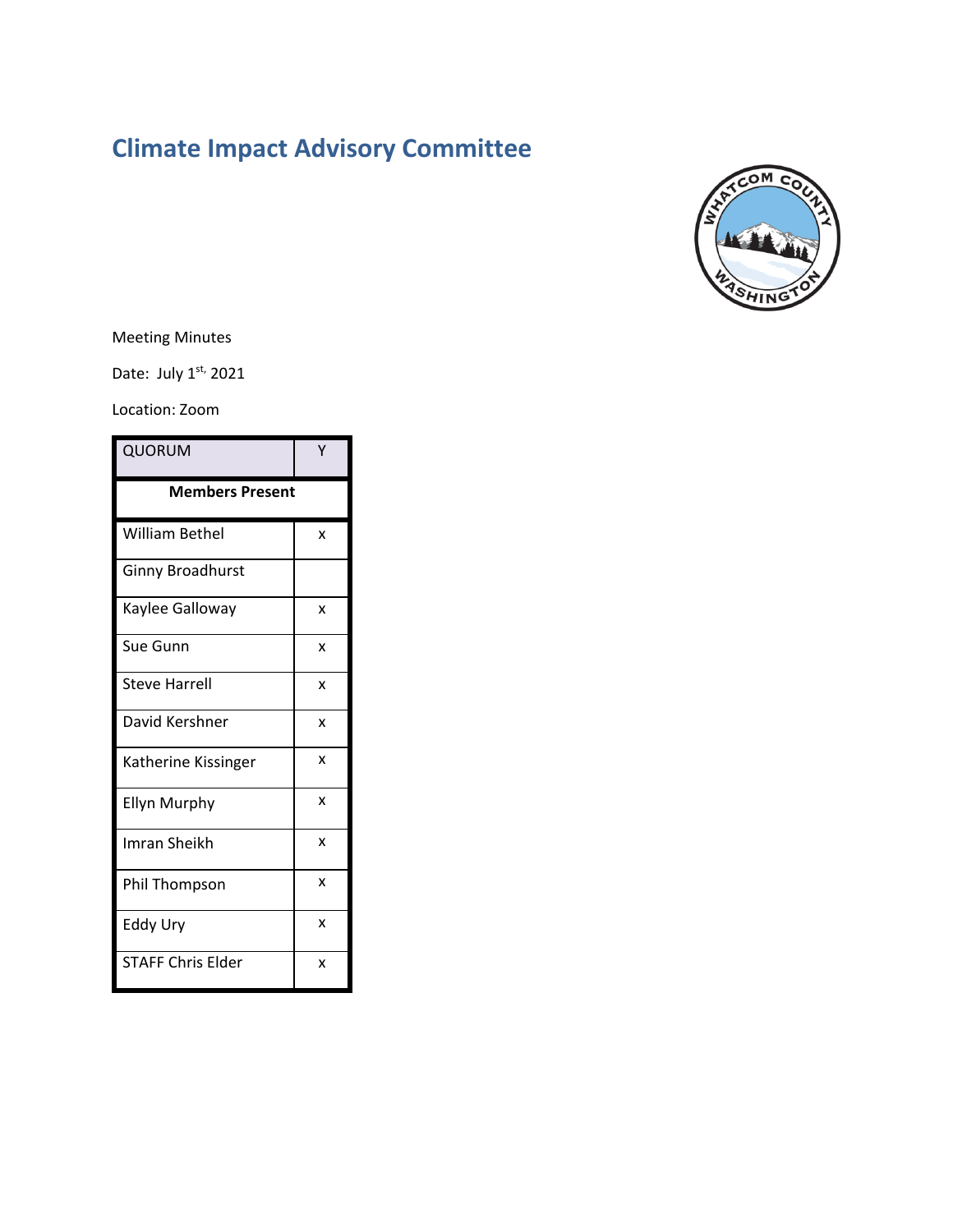# **1) Review and approval of Minutes from previous meeting**

**Dave** motioned to approve the minutes with comments from himself and **Ellyn**

**Sue** seconded

Motion passed

# **2) Public Comment**

Public in attendance

**Jack Wellman,** PSE

**Carryn Vande Griend,** PSE

**David Hostetler**

#### **Ander Russel**

**Chris** announced that the county received grant funding from the Department of Commerce to provide Climate action coordination with the small cities Lynden, Blaine, Ferndale, Nooksack, and Everson and that he will email the report out to us.

**Ellyn** asked about what conclusions **Chris** had from that project.

**Chris** said that the comprehensive plans have not yet added in sections on climate change to their plans. And that in the recommendations from this report its likely to be included on the next comprehensive plan update

# **3) Follow up on Actions from June Meeting (Workshop on Built Environment, Shew Template Design Format) - Ellyn**

#### *Schedule*

June 30<sup>th</sup>: Public comment period started

*July 30th*: Public Comment Period ends

**Ellyn** said that the CAP was sent out to different organizations for review she said that in the Dropbox folder labeled Final Versions Only will be the place where we can view the latest versions of the document.

August 10<sup>th</sup>: tentative presentation to council as a whole

*August 17th:* Final draft submitted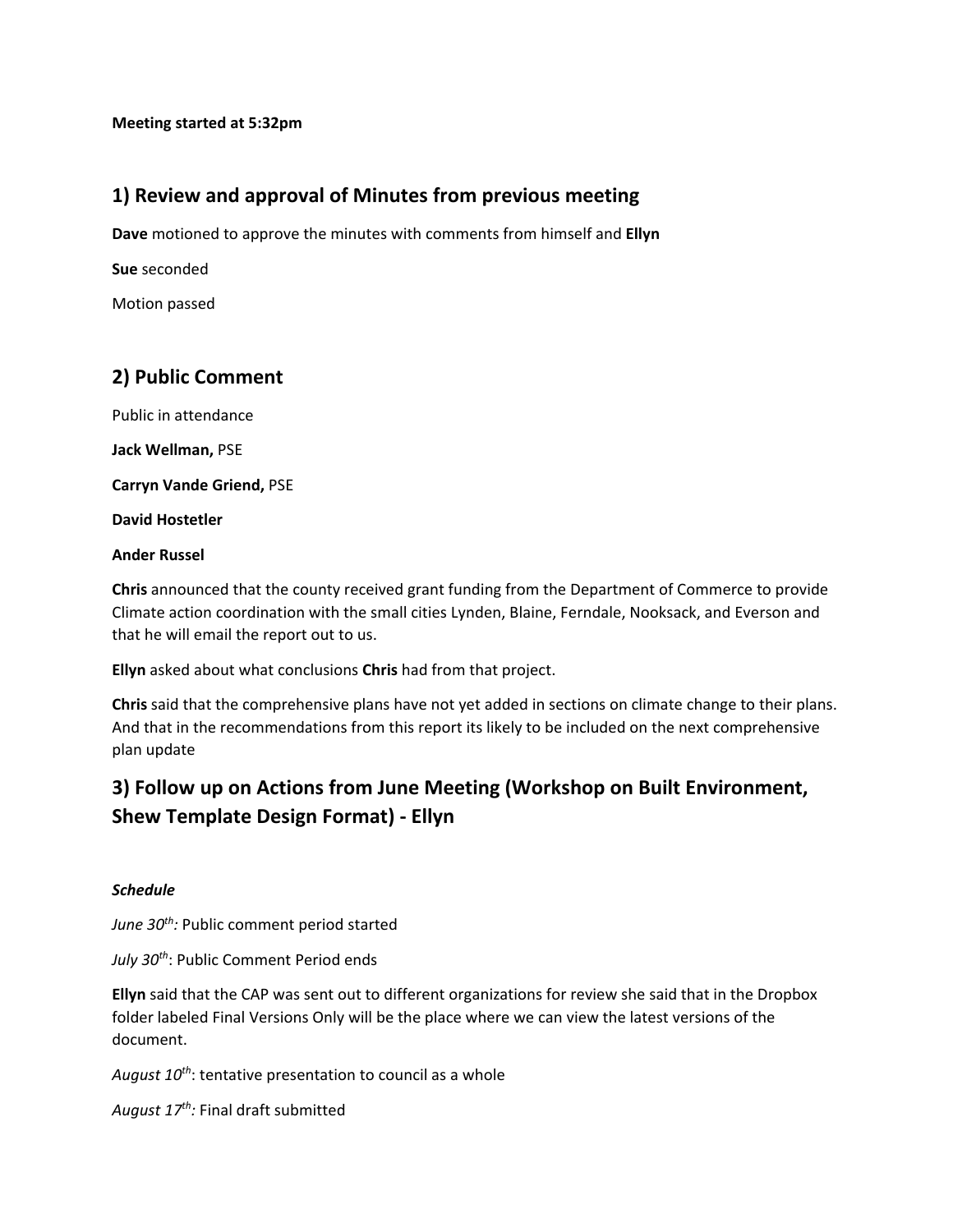*August 31st:* Final CAP to Council

*September 14th:* CAP adopted by council

#### **Built Environment Workshop with County Leadership**

**Public Works:** commented that the plan was ambitious and will take time to address the complex, crosscutting issues brought up by the CAP

**Health Department:** reviewed the Waste Chapter. They agreed that the County is not collecting enough data to measure the results of their waste management plan. This may be because our waste system is privatized in Whatcom County which makes it harder to get data. This lack of information hinders our ability to develop climate strategies.

Planning Department: County adopted the New State Energy Code. One of the most progressive in the nation. DNR Wildlife Urban Interface maps have been completed. Amended EV charging zoning, suggested we look into the wind energy code changes. Piloting C-PACER program for council action in July. Shoreline Management to council in July. H2 facility for industry is likely to happen and there have been conversations surrounding that.

**Steve** asked for specifics on what the cherry point amendment is

**Eddy** said that the amendments have to do with updating zoning codes and restricting the construction of new fossil fuel facilities. And the County Council is likely to pass it as an ordinance.

#### **Shew Design Template.**

We decided on Cover C.

**Ellyn** said to submit pictures to the Dropbox of local areas and credit to who has taken the photo. Have photos in by the end of *July*. At least 2 MB size for photos. Shew would like to start on the template as soon as possible. Title the picture with the location name and photo credit.

#### **August Council Briefing**

-Start with a short introduction, the making of CAP, the GHG emissions and targets.

**Chapter Authors!** Should provide some slides on their chapters:

**1:** 3-year timeline

**2-3:** pick the hardest priorities to implement and structure it into a statement that describes the action that should be adopted by the council.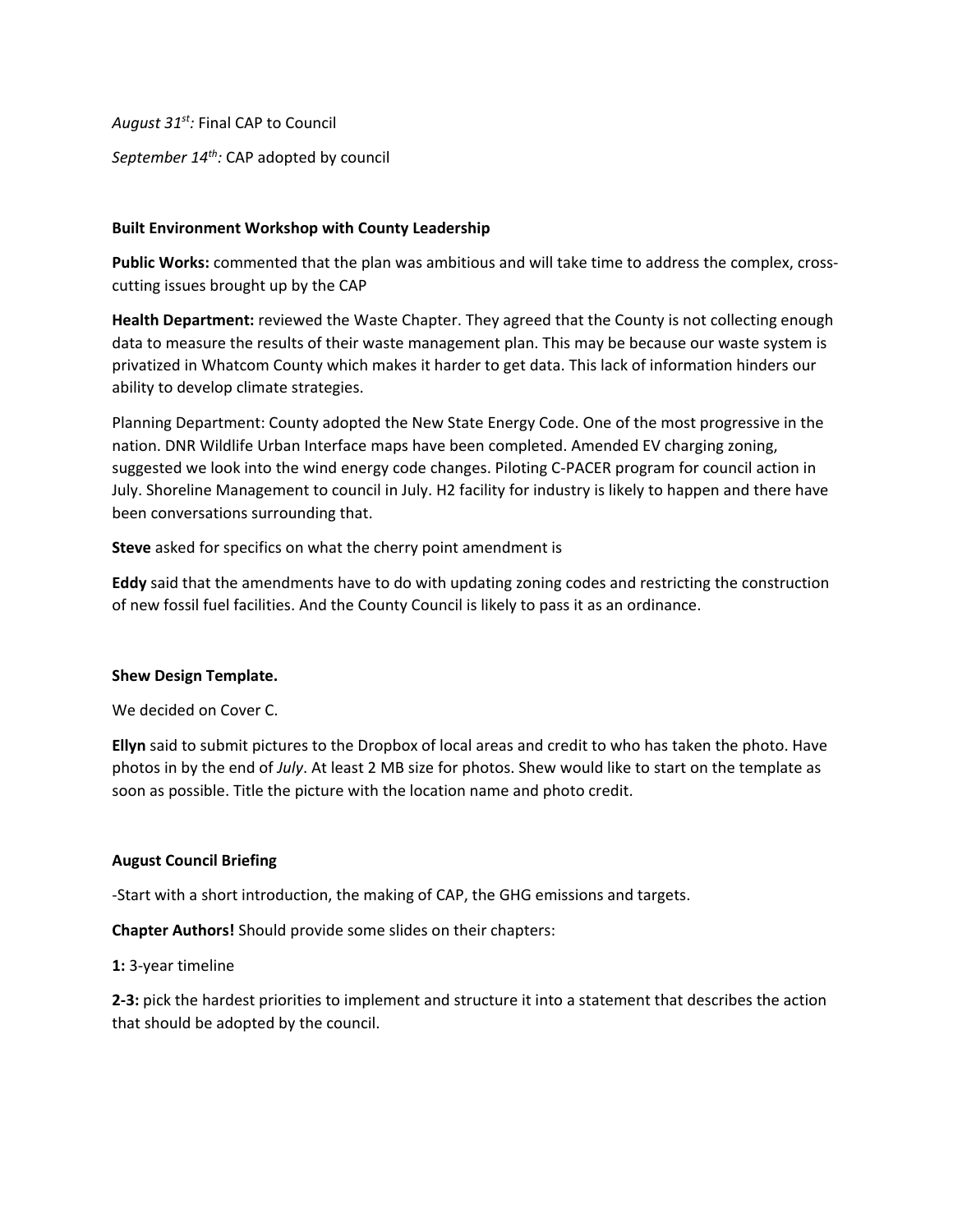#### **Katie** asked about meeting specifics

**Ellyn** said that it would likely be August  $10<sup>th</sup>$  at the earliest

**Chris** said that the committee as a whole is usually the last on the agenda and that is usually in the afternoon but nothing has really been decided yet.

**Dave** asked when the photos need to be in and if SHEW is doing it

**Ellyn** said that a staff person in the county is doing it and that the photos need to be in in the end of July.

**Sue** commented on slide 2&3 and that we should be highlighting the most important things rather than the most controversial. She suggested this might be a better strategy for facilitating a discussion.

**Ellyn** said that for the sake of maximizing conversation that sometimes discussing the most controversial can help facilitate that, but encouraged Chapter leads to use their best judgement on that.

**Steve** asked about another briefing with county executive

**Ellyn** asked **Chris** if the executive has received the document and if he had any comments

**Chris** said that we could reach out to the exec to see if he is interested in further discussing the CAP before it goes to council.

**Ellyn** said that the Executive would likely be at any whole council meeting as well.

#### **4) Public Review Process –Dave and William**

**Dave** gave a brief status report on the Public Comment Period for the Draft CAP. The announcement was posted on the CIAC website. As well as the Public Works, and County Facebook pages. The Whatcom Watch also has an issue out now featuring an interview on the committee.

The press release has gone out. And will be mailed to state agencies.

Dave asked if there were other state agencies anyone specifically thought the press release should be mailed to.

**Kaylee Galloway in Zoom Chat:** Dept of Ag, Dept of Transportation, Dept of Commerce, and Governor's office

Steve asked about if there were any environmental scientists at western would like to be commenting

**Phil** said Joel Swisher would be a good contact as the director of Energy institute. He also asked if the listserv included the local state legislators

**Imran** said that he doesn't have anyone in mind to review the plan.

**Sue** suggested sending an announcement to the local elected officials in Whatcom County.

**Kaylee Galloway in Zoom Chat:** I sent to our team in the 40th!

**Dave** asked **Chris** if that list was sent out?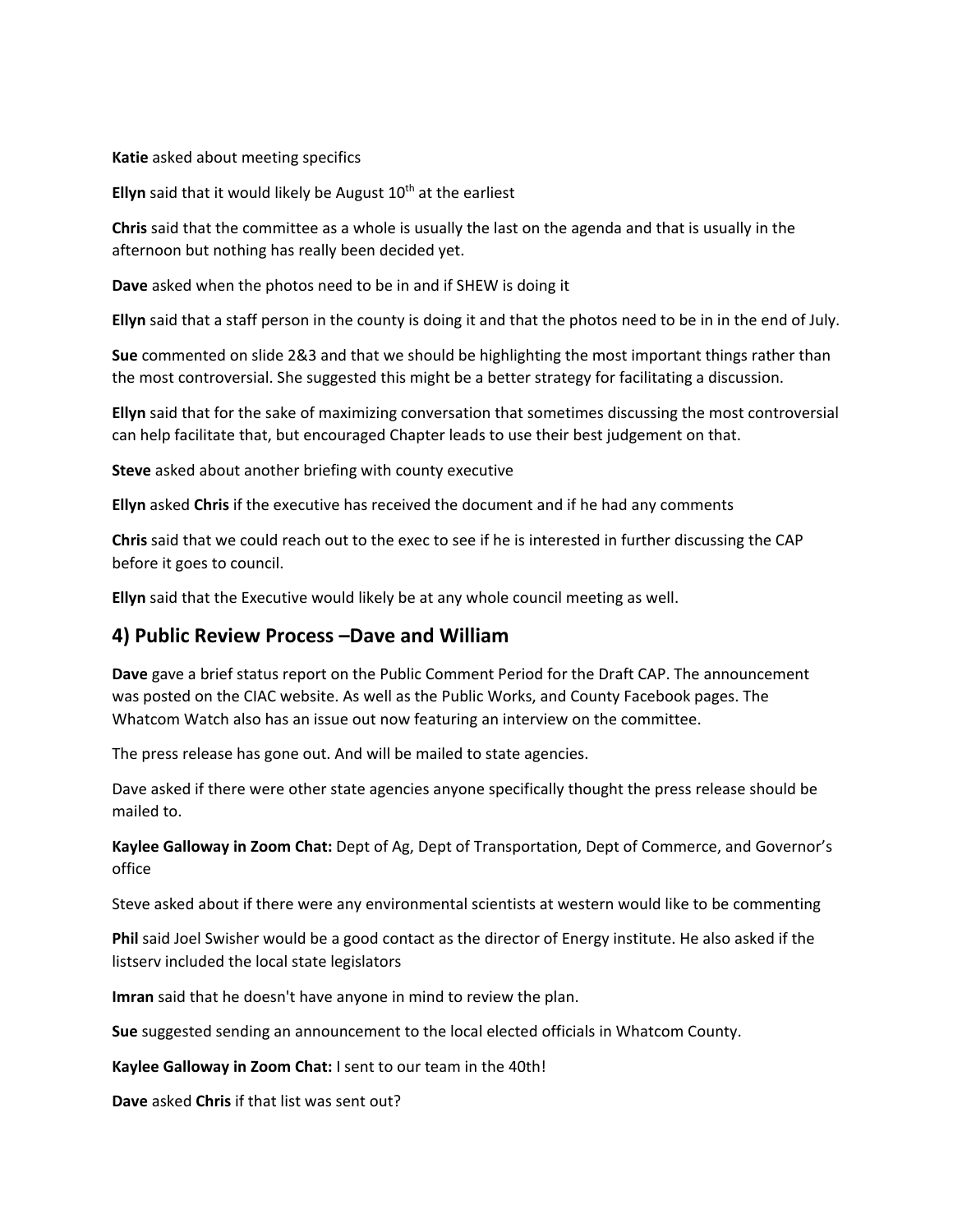**Chris** said it was.

**Sue** also suggested sending it to the governmental affairs people at BP and Phillips 66, also PSE

**Ellyn** said that if you had people who reviewed your draft to reach out to them and ask for comments.

**Dave** asked individual chapter authors to handle that.

**David Kershner (he/him) in Zoom Chat:** Will get it out to those additional agencies and the Governor's office. Thank you, Kaylee!

## **5) Discussion on Draft Climate Action Plan – Ellyn**

**Phil** asked who we should send comments to? Ellyn or specific chapter leaders.

**Ellyn** said to send them to her.

**Phil** asked how to put the revisions together.

**Ellyn** said you can just remove your specific chapter and edit it that would be fine and track your changes. She said to take the document with the most recent date.

**Steve** said that you can save it as a reduced file size. And that makes it able to be emailed.

**Chris** recommended putting it online and turning on track changes to make the edits much easier. This way multiple people are able to work on the document as a whole and so all of the edits are in one place.

**Dave** asked about using the merge documents feature.

**Chris** said that by keeping it online and in the drop box Ellyn should be able to combine the documents.

**Steve** asked about the report and he asked about the level of overlap and that every chapter seems to do a similar thing of stating that climate change is a problem and is important to address. He wanted general feedback on the redundancy

**Phil** said that one option is to refer to previous chapters and that in Kaylee's Land Use section there is a link to the transportation section.

**Ellyn** said that she liked the suggestion of adding links. Especially since most people will be reading this document digitally.

**Ellyn** asked Authors to address the main concerns of their section at the beginning of the chapter rather than to have so much repetition. And also, to cite if there is material in our sections that is from other documents

**Sue** said we shouldn't sanitize our document and that the redundancy is important to drive home how urgent this is

**Ellyn** said that urgency is good but to try and avoid being too doom and gloom because excessive negativity can turn people off of what we are doing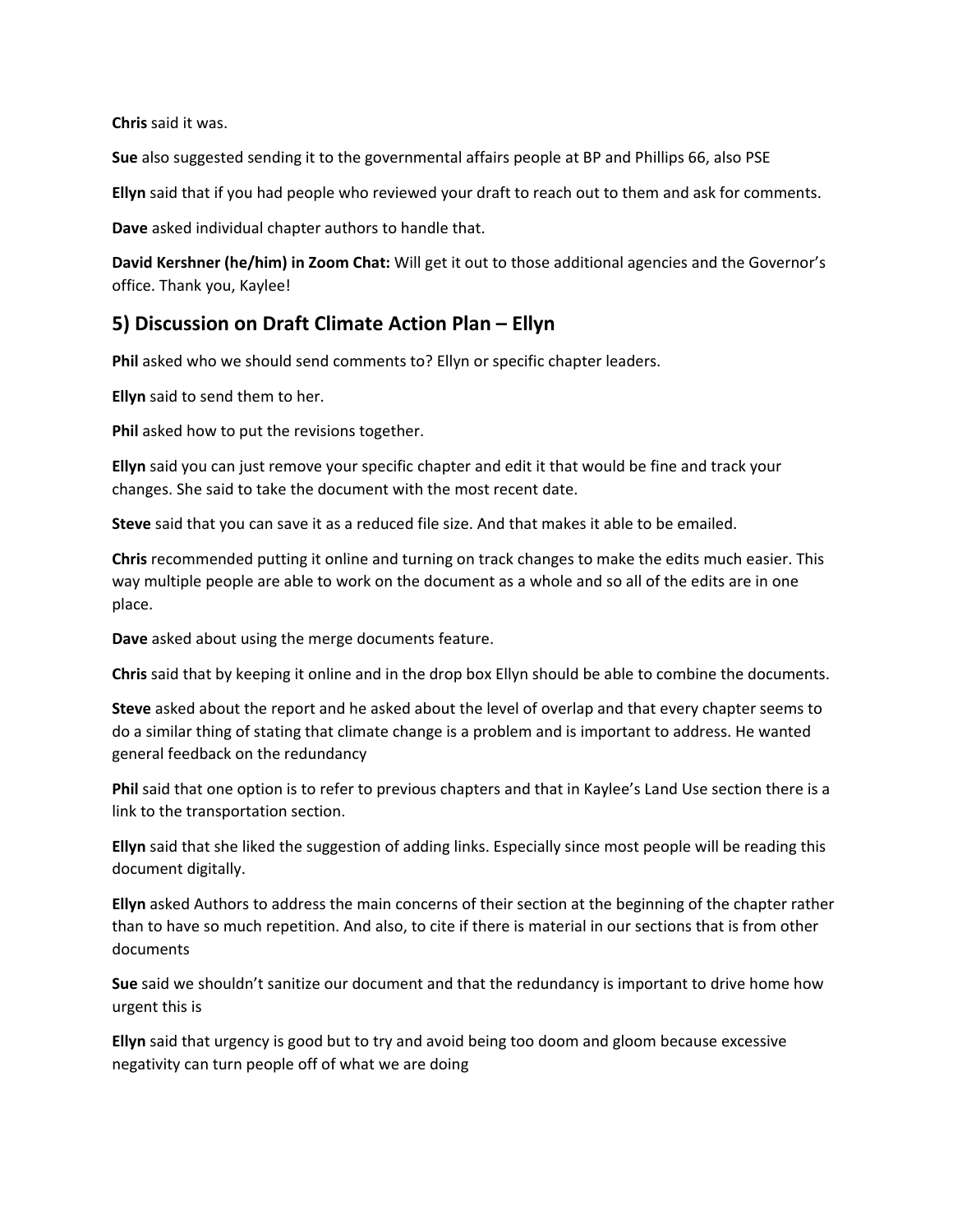**Phil** made some general comments. And said that in regards to legislation that has recently been passed we should consider mentioning it in relevant chapters. Specifically, the Climate Commitment Act (CCA)

**Ellyn** asked **Phil** how it would affect the Electricity and Buildings chapter,

**Phil** said that the utility companies will have to have allowances for their emissions. Which will impact the long-term plans and decisions. he also said that Refineries are also included in the list, so it should be mentioned in the industry chapter.

**Ellyn** said that it would be helpful if **Phil** could write up a sentence or two about how the new legislation would be relevant the different chapters

**Sue** said that she already added in some about the CCA and the cap and investment strategies. She wanted to use it as a way to point out the potential for utilization of those policies.

**Phil** said that pricing and how to distribute the funds from selling carbon shares on the market are the two main things that affected parties will have to consider when it comes to the CCA

**Steve** said that there was a huge debate over what to do with the money rather than having the tax on carbon in the first place

**Phil** made another comment about how racial equity and social justice were mentioned in the beginning of the document as one of our core principles but not being seen as much throughout the other sections.

**Ellyn** said that it is discussed more in the benefits section in the appendix.

**Phil** suggested that it would also be a good idea to include it in the main chapter sections. Because some people might not look at the Appendix.

**Eddy** asked about the CCA and if it would be relevant in the implementation chapter. He also asked about revisions from the public comment period and how much time we will have for revisions and what the time frame is for having those changes done

**Phil** said that would definitely be relevant because it would have to do with how the money is spent.

**Ellyn** said that specific comments will be forwarded to the section authors as they come in so you can work in it throughout the time.

**Dave** said that the question is whether we will have adequate time to revise the draft before the 17th. And he said we should be prepared to take extra time if needed to finalize the document.

**Phil** said he doesn't anticipate a bunch of substantive comments at the end of the comment period, and even if there are some like that there probably won't be very detailed from members of the public.

**Dave** said that he anticipates receiving detailed comments from PSE and potentially the refineries.

**Sue** said that she had a call with 6 BP staffers so she doesn't expect many comments on the industry section.

**Ellyn** asked about author acknowledgements in the beginning of the document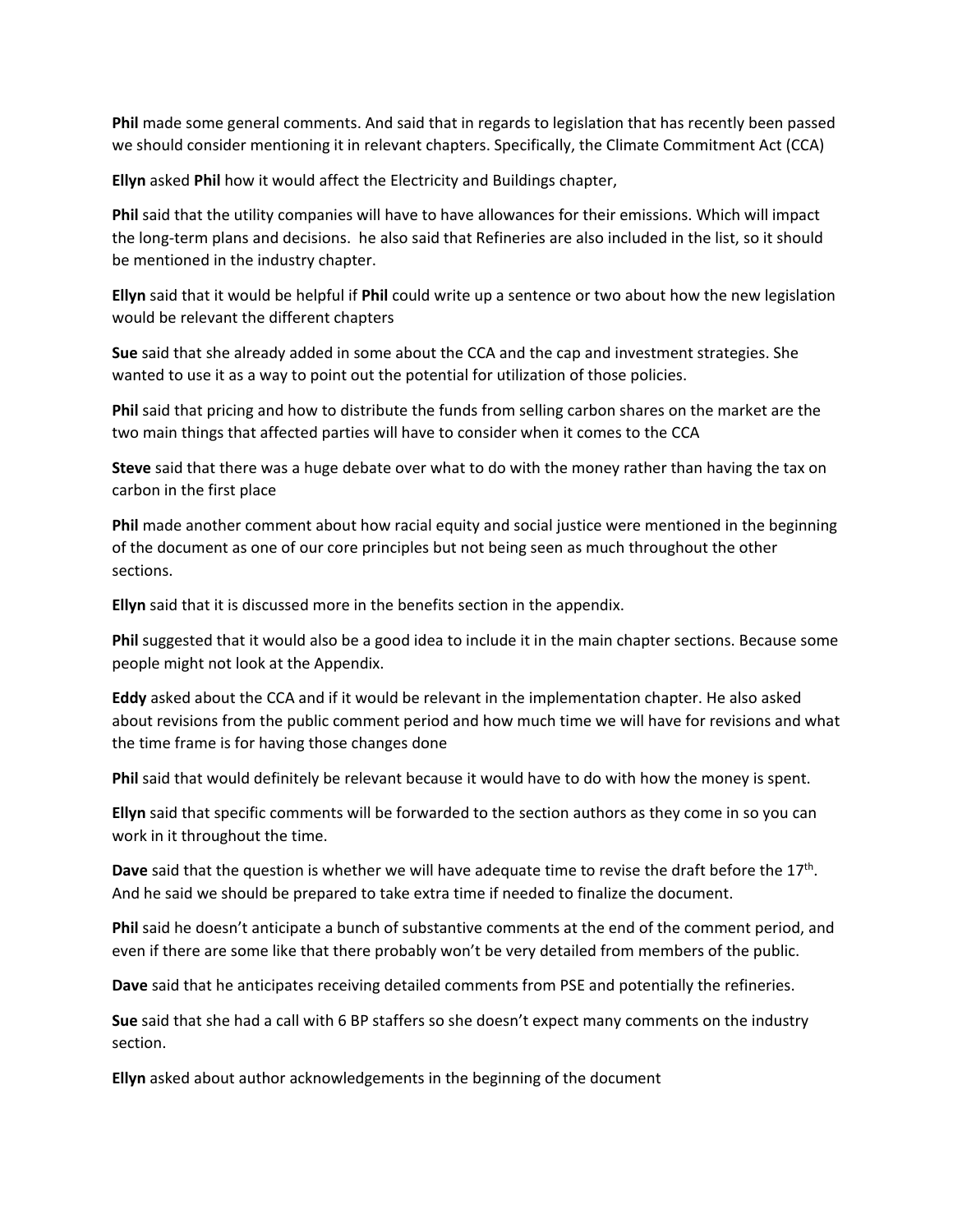**Steve** suggested adding in acknowledgements for those who have helped contribute to the document.

**Katie** suggested that for chapter authors we list them all in the beginning and next to their names list what section they wrote

**Ellyn** suggested reaching out to Executive Sidhu to have him write a letter in the beginning

**Kaylee** suggesting acknowledging the indigenous tribes whose land we occupy.

**Ellyn** said that we could list something like that in the cover

**Katie** offered to write a blurb about the indigenous tribes that occupy this land

**Steve** suggested connecting the subject of the tribes to climate change and offered to work together with **Katie** on that acknowledgement.

**Kaylee** mentioned acknowledging the Point Elliot Treaty and the rights of the treaty, and the lens of the plan considering the equity aspect.

**Steve** said that it is mentioned in the fisheries chapter. And that this will be like a forward to the plan how we will make amends.

**Ellyn** said that we should run it by **Kaylee** and the Tribal Natural Resources Departments

**Dave** suggested adding acknowledgements of reviewers in the back of the document

**Eddy** seconded **Steve's** point of sharing the tribal acknowledgement with the tribal governments in the area and **Dave's** suggestion to acknowledge reviewers and community research project reviewers.

**Dave** agreed, and he said that we should list the contributors of the Community research project

**Ellyn** asked about the executive summary and made some suggestions for how one might be constructed. And said she will send the executive summary draft out to the whole committee

Dave said that he will provide comments on it after looking at it more carefully

**Phil** says we do need one, and he will also look into the summary draft ideas more. And suggested the length be around five pages

**Steve** asked about the process of putting the report together and if it should be included in the Executive Summary.

**Katie** agreed on having an Executive Summary to help communicate effectively to people who are unfamiliar with projects like this

**Phil, Katie** and **William** volunteered to help review the executive summary.

**Ellyn** asked about photos for the cover and sections

**Steve** said that he had a great farm photo.

**Eddy** asked about photo quality

**Ellyn** said the higher the better, around 2MB.